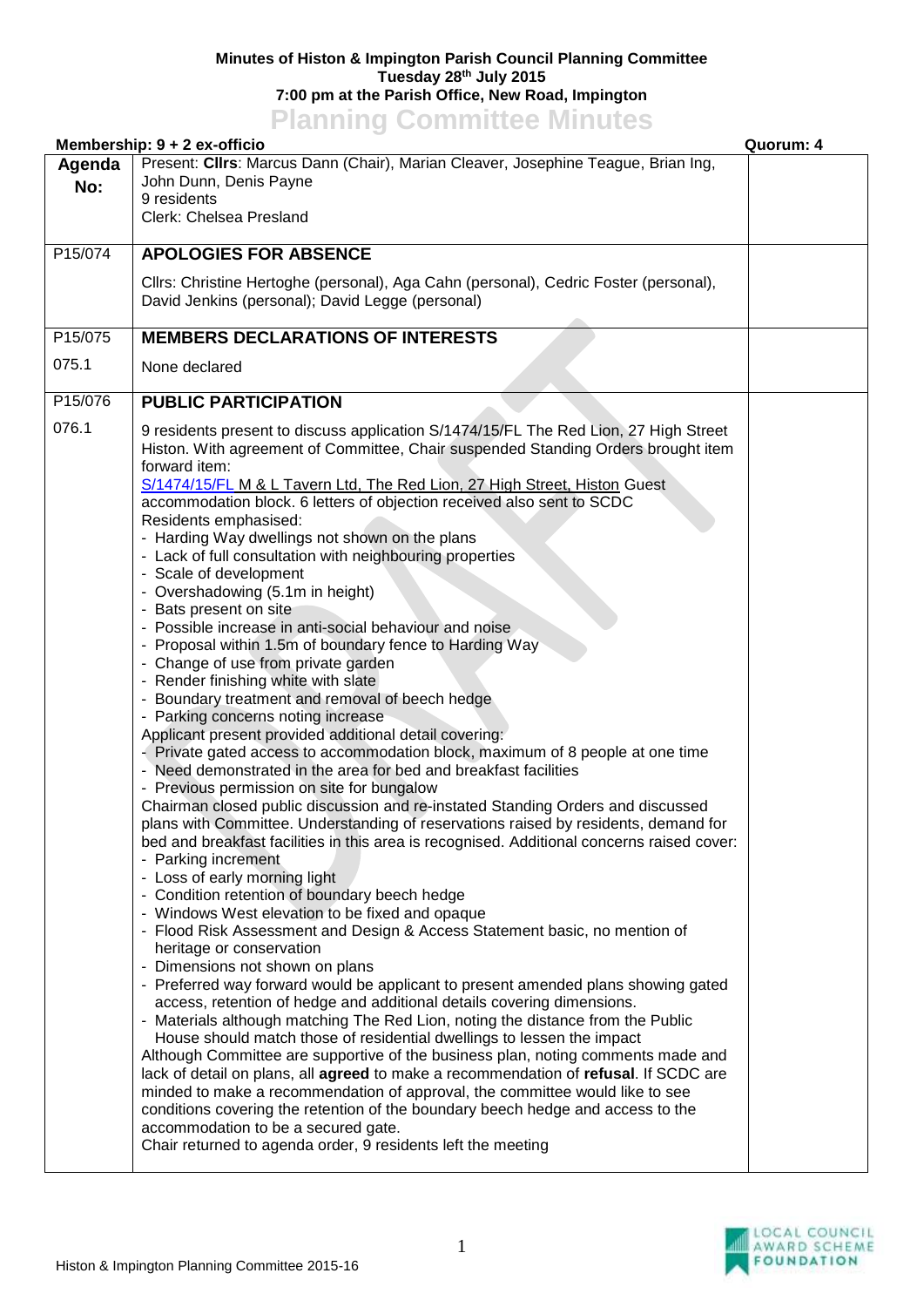| P15/077        | MINUTES OF MEETING HELD 14th July 2015                                                                                                                                                                                                                                                                                                                                                                                                                                                                                                   |                   |
|----------------|------------------------------------------------------------------------------------------------------------------------------------------------------------------------------------------------------------------------------------------------------------------------------------------------------------------------------------------------------------------------------------------------------------------------------------------------------------------------------------------------------------------------------------------|-------------------|
| 077.1          | All agreed to sign minutes as a true record of the meeting                                                                                                                                                                                                                                                                                                                                                                                                                                                                               |                   |
| P15/078        | <b>MATTERS ARISING</b>                                                                                                                                                                                                                                                                                                                                                                                                                                                                                                                   |                   |
| 078.1<br>078.2 | Item 073.1 Myth Buster Tour update from Cllr Hertoghe at next meeting<br>Item 071.1 Review Places of Architectural Interest Cllr Payne updated Committee on<br>progress to date with mapping of places identified. Details regarding condition of<br>Elizabeth Woodcock cottage forwarded to SCDC                                                                                                                                                                                                                                        |                   |
| P15/079        | TO CONSIDER NEW PLANNING APPLICATIONS RECEIVED FROMSCDC                                                                                                                                                                                                                                                                                                                                                                                                                                                                                  |                   |
| 079.1          | S/1474/15/FL M & L Tavern Ltd, The Red Lion, 27 High Street, Histon Guest<br>accommodation block. Discussed under Public Participation                                                                                                                                                                                                                                                                                                                                                                                                   |                   |
| 079.2          | S/1768/15/FL Mrs Shashi Prentice, 24 Merton Road, Histon Single storey front<br>extension, two storey side extension, single storey and first floor rear extension.<br>Following inspection of plan, it was felt the proposal was overdevelopment of the plot<br>although maintaining roof line existing angles softens the impact. Overshadowing from<br>extension to neighbouring property a concern. All agreed to make a recommendation<br>of no objections requesting a sun and shade report produced to ensure no loss of<br>light |                   |
| 079.3          | S/1567/15/AD Bestway Group, 1 Station Road, Histon Erection of 1 x external<br>illuminated fascia sign, 1 x internal illuminated projector sign a 1 x window. All agreed<br>to make a recommendation of no objections. Noting plans provided are<br>'photoshopped', concerns raised white fascia will be out of character to existing shop<br>frontage. Condition illuminated signs to be switched off when premises is closed                                                                                                           |                   |
| 079.4          | S/1540/15/AD Bestway Group, 115 Station Road, Impington 1x non illuminated fascia<br>sign. All agreed to make a recommendation of approval                                                                                                                                                                                                                                                                                                                                                                                               |                   |
| 079.5          | S/1737/15/FL Kim Gregory Histon Baptist Church, Station Road, Histon Installation of<br>37 photovoltaic system with PV cells on the west roof slope of the 1990s rear<br>extension. All agreed to make a recommendation of approval                                                                                                                                                                                                                                                                                                      |                   |
| 079.6          | S/1708/15/FL Mr Matthew Roberts, 107 Station Road, Impington Single & two storey<br>rear extension. All agreed to make a recommendation of approval                                                                                                                                                                                                                                                                                                                                                                                      |                   |
| 079.7          | S/1695/15/LD Mr Ivan Moye, 4 Cambridge Road, Impington Lawful development<br>certificate for proposed extension. Request for local information. Noting proposal, no<br>additional local information to add                                                                                                                                                                                                                                                                                                                               |                   |
| P15/080        | TO ACCEPT CLERKS REPORT                                                                                                                                                                                                                                                                                                                                                                                                                                                                                                                  |                   |
| 080.1          | Written Report provided to all and accepted Appx 1                                                                                                                                                                                                                                                                                                                                                                                                                                                                                       |                   |
| P15/081        | TO RECEIVE UP-DATE ON NORTHSTOWE                                                                                                                                                                                                                                                                                                                                                                                                                                                                                                         |                   |
| 081.1          | Town Park brochure March 2015 held on file                                                                                                                                                                                                                                                                                                                                                                                                                                                                                               |                   |
| P15/082        | <b>CONSULTATIONS</b>                                                                                                                                                                                                                                                                                                                                                                                                                                                                                                                     |                   |
| 082.1          | <b>Cambridge City Council New Museum Site Development Framework Supplementary</b><br>Planning Document (draft) consultation period 13 <sup>th</sup> July 2013 to 5pm 7 September<br>2015. Cllr Ing to review documentation for recommendation at next meeting                                                                                                                                                                                                                                                                            | <b>BSI</b>        |
| P15/083        | TO CONSIDER OTHER PLANNING CORRESPONDENCE AND REPORT                                                                                                                                                                                                                                                                                                                                                                                                                                                                                     |                   |
| 083.1          | Planning Enforcement Histon & Impington any additional items for reporting to SCDC.<br>Tylers and Tucker Gardner both in breach of planning conditions, to be reported to<br><b>SCDC</b>                                                                                                                                                                                                                                                                                                                                                 | <b>Comm Clerk</b> |
|                |                                                                                                                                                                                                                                                                                                                                                                                                                                                                                                                                          |                   |



Π